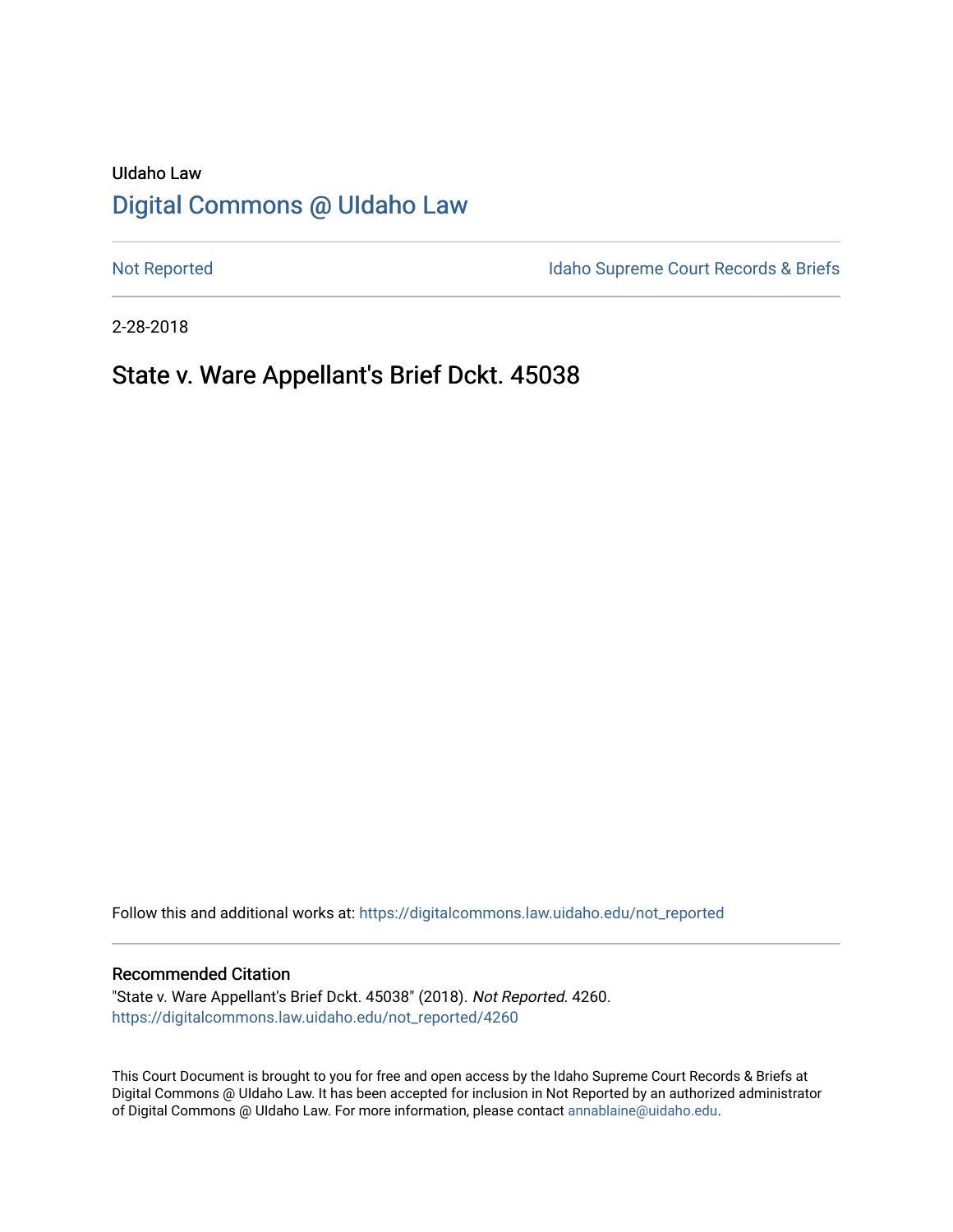ERIC D. FREDERICKSEN State Appellate Public Defender I.S.B. #6555

ANDREA W. REYNOLDS Deputy State Appellate Public Defender I.S.B. #9525 322 E. Front Street, Suite 570 Boise, Idaho 83702 Phone: (208) 334-2712 Fax: (208) 334-2985 E-mail: documents@sapd.state.id.us

#### IN THE SUPREME COURT OF THE STATE OF IDAHO

| STATE OF IDAHO,            |                                        |
|----------------------------|----------------------------------------|
|                            |                                        |
| Plaintiff-Respondent,      | NO. 45038                              |
|                            |                                        |
| V.                         | <b>MADISON COUNTY NO. CR 2016-1124</b> |
|                            |                                        |
| THOR FITZGERALD WARE, JR., |                                        |
|                            | <b>APPELLANT'S BRIEF</b>               |
| Defendant-Appellant.       |                                        |
|                            |                                        |

#### STATEMENT OF THE CASE

#### Nature of the Case

Thor Fitzgerald Ware, Jr., was sentenced to a unified term of twelve years, with three years fixed, after he pled guilty to statutory rape. Mr. Ware filed a motion pursuant to Idaho Criminal Rule 35(b) for a reduction of sentence, which the district court granted, reducing his sentence to ten years, with two and one-half years fixed. Mr. Ware contends the district court abused its discretion when it did not further reduce his sentence considering the mitigating factors that exist in this case—most notably, the fact that Mr. Ware did not know the victim's actual age, and reasonably believed she was eighteen.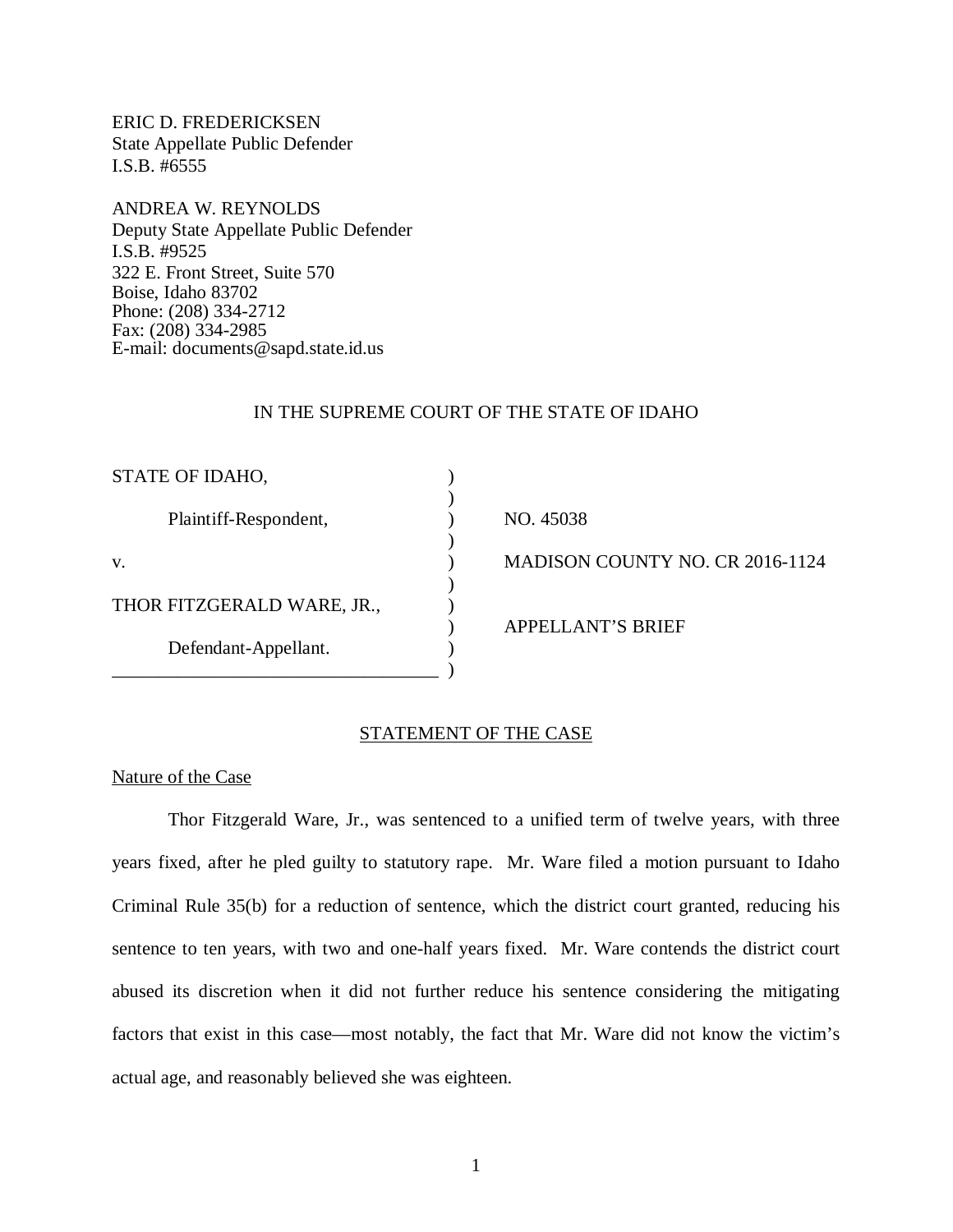#### Statement of Facts and Course of Proceedings

On March 31, 2016, Mr. Ware, a high school graduate who had recently turned twenty, had non-forcible sexual intercourse with a sixteen-year-old girl. (Presentence Investigation Report ("PSI"), p.8; Psychosexual Eval., p.158.) Mr. Ware was charged by Information with one count of statutory rape in violation of Idaho Code § 18-6101(2) (defining rape as penetration "[w]here the victim is sixteen (16) or seventeen (17) years of age and the perpetrator is three (3) years or more older than the victim.") (R., pp.44-45.) Mr. Ware entered into an agreement with the State pursuant to which he agreed to plead guilty, with the explanation that he reasonably believed the victim to be eighteen years old, and the State agreed to recommend the district court suspend Mr. Ware's sentence and place Mr. Ware on probation. (R., p.100; 1/5/17 Tr., p.5, Ls.3- 7.) The district court accepted Mr. Ware's guilty plea. (1/5/17 Tr., p.37, Ls.19-22.)

At the time of sentencing, Mr. Ware had served 334 days in the county jail. (2/27/17 Tr., p.58, Ls.6-8.) Counsel for Mr. Ware recommended either a withheld judgment, or that Mr. Ware be sentenced to 334 days in county jail, with credit for time served, and be placed on probation for a period of three years. (2/27/17 Tr., p.62, Ls.18-21, p.64, Ls.10-20.) The prosecutor recommended a unified sentence of twelve years, with four years fixed. (2/27/17 Tr., p.69, Ls.3-9.) The prosecutor acknowledged the "need to follow [the] plea agreement" and recommended the sentence be suspended, with Mr. Ware placed on probation for a period of ten years. (2/27/17 Tr., p.69, Ls.3-9.) The district court sentenced Mr. Ware to a unified term of twelve years, with three years fixed, and retained jurisdiction. (2/27/17 Tr., p.95, Ls.6-10; R., pp.143-44.) The order retaining jurisdiction was entered on February 27, 2017, and Mr. Ware filed a timely notice of appeal on April 7, 2017. (R., pp.143-44, 207-11.)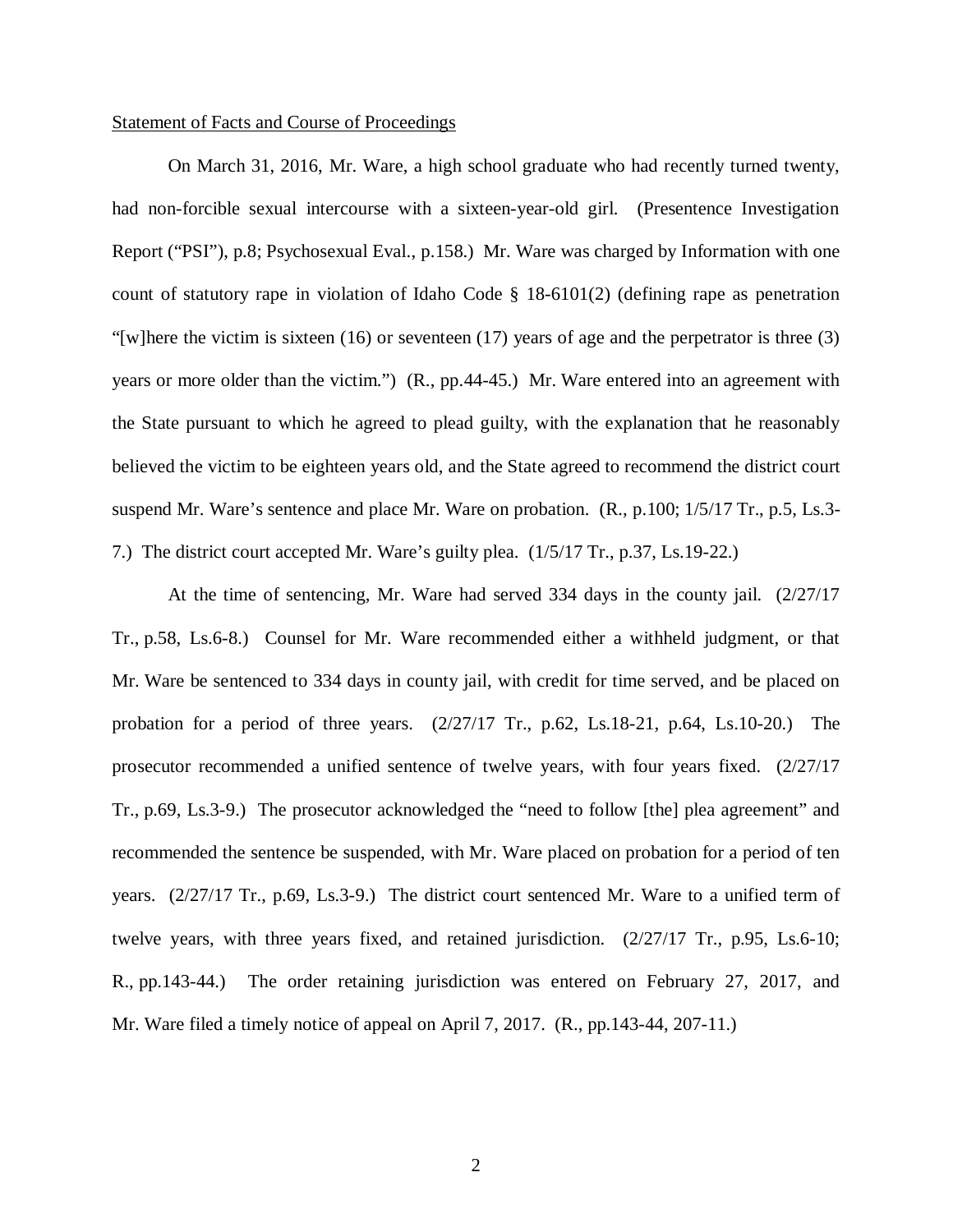While the appeal was pending, Mr. Ware filed a motion pursuant to Idaho Criminal Rule 35(b) ("Rule 35") for reconsideration of sentence. (R., pp.182-84.) Following a lengthy hearing, the district court granted Mr. Ware's Rule 35 motion and reduced his sentence to a unified term of ten years, with two and one-half years fixed.<sup>[1](#page-3-0)</sup>  $(4/24/17$  Tr., p.91, Ls.1-4, p.92, Ls.6-12; R., pp.227-28.) Also while the appeal was pending, the district court entered an order relinguishing jurisdiction over Mr. Ware. (Motion to Augment, Ex. A.)<sup>[2](#page-3-1)</sup>

#### ISSUE

Did the district court abuse its discretion when it failed to further reduce Mr. Ware's sentence considering the mitigating factors that exist in this case?

#### ARGUMENT

### Considering The Mitigating Factors That Exist In This Case, The District Court Abused Its Discretion When It Failed To Further Reduce Mr. Ware's Sentence

Mr. Ware asserts that, given any view of the facts, his unified sentence of ten years, with

two and one-half years fixed, is excessive. Because the reduced sentence is within statutory

limits, "the appellant bears the burden of demonstrating that it is a clear abuse of discretion."

*State v. Miller*, 151 Idaho 828, 834 (2011) (quoting *State v. Windom*, 150 Idaho 873, 875

<span id="page-3-0"></span><sup>&</sup>lt;sup>1</sup> The district court's decision is reflected in its oral ruling and in the court minutes. (4/24/17 Tr., p.91, Ls.1-4, p.92, Ls.6-12; R., pp.227-28.) The district court did not enter an order granting Mr. Ware's Rule 35 motion. As of the filing date of this brief, the Idaho Supreme Court records and the records of the Idaho Department of Correction do not reflect the reduced sentence. Appellate counsel for Mr. Ware has contacted the district court to update the official records to reflect the reduced sentence of ten years, with two and one-half years fixed.

<span id="page-3-1"></span><sup>&</sup>lt;sup>2</sup> The Order Relinquishing Jurisdiction is not contained in the Clerk's Record. Simultaneously with the filing of this brief, Mr. Ware is filing a Motion to Augment the Record to include a copy of this order. Mr. Ware notes that this order reflects that Mr. Ware's sentence is twelve years, with three years fixed. As discussed in note 1, appellate counsel for Mr. Ware has contacted the district court and understands that a new order will be entered to reflect Mr. Ware's actual sentence of ten years, with two and one-half years fixed.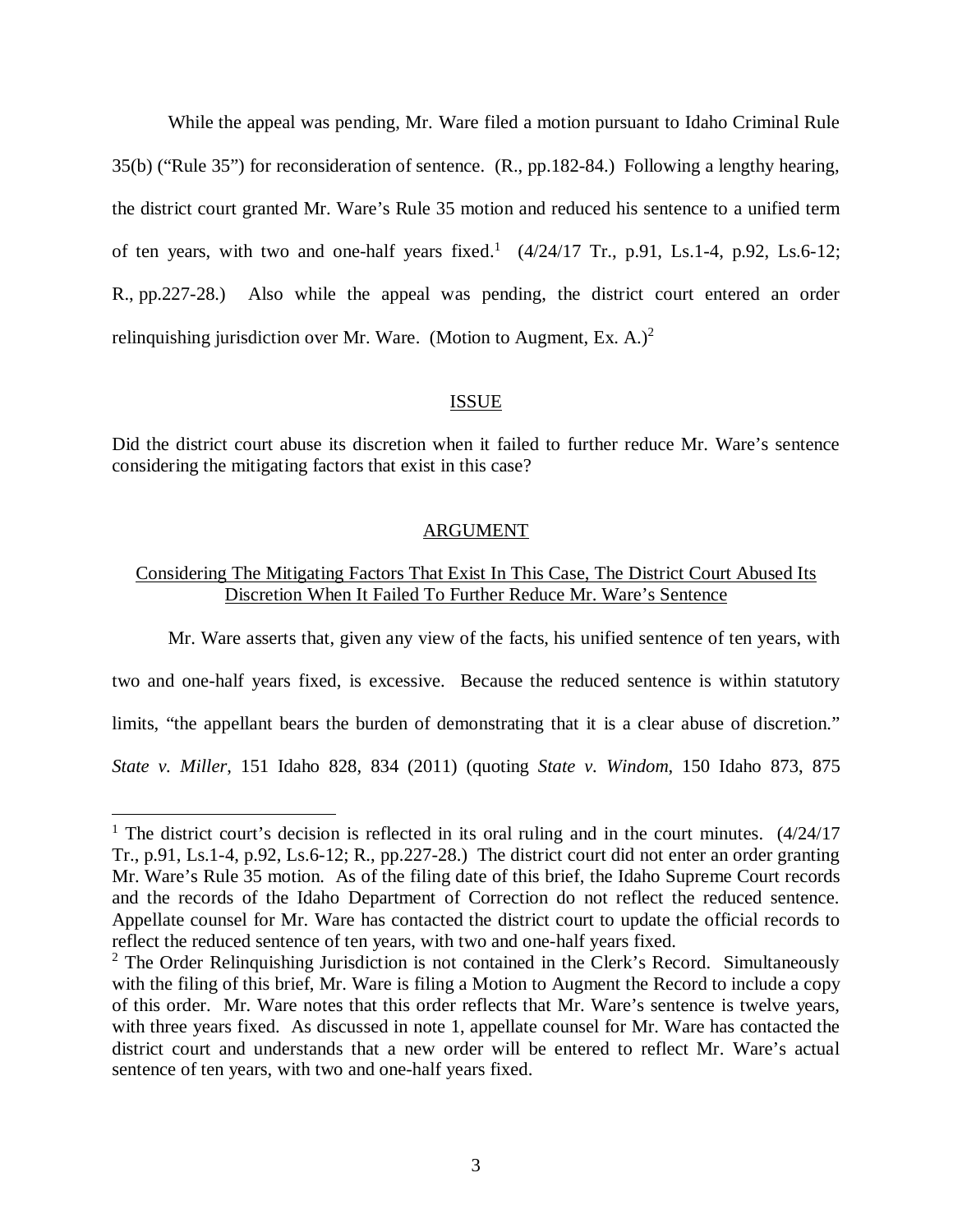(2011)); *see also State v. Hanson*, 150 Idaho 729, 734 (Ct. App. 2011) (setting forth standard for sentence review following grant of Rule 35 motion). "When a trial court exercises its discretion in sentencing, 'the most fundamental requirement is reasonableness.'" *Miller*, 151 Idaho at 834 (quoting *State v. Hooper*, 119 Idaho 606, 608 (1991)). "A sentence is reasonable if it appears necessary to accomplish the primary objective of protecting society and to achieve any or all of the related goals of deterrence, rehabilitation or retribution." *Id.* (citation omitted). "When reviewing the reasonableness of a sentence this Court will make an independent examination of the record, 'having regard to the nature of the offense, the character of the offender and the protection of the public interest.'" *Id.* (quoting *State v. Shideler*, 103 Idaho 593, 594 (1982)).

The sentence the district court imposed upon Mr. Ware was not reasonable considering the nature of Mr. Ware's offense, his character, and the protection of the public interest. Mr. Ware committed rape within the meaning of Idaho Code § 18-6101(2) when he had sexual intercourse with a sixteen-year-old girl. But this offense did not warrant a term of incarceration of any length, and certainly not of ten years, with two and one-half years fixed. It was undisputed that the sixteen-year-old girl lied to Mr. Ware about her age, and that Mr. Ware reasonably believed she was eighteen years old. (4/24/17 Tr., p.15, Ls.3-13; Psychosexual Eval., p.15.) It was also undisputed that the sexual acts were not forced. (*See* 2/27/17 Tr., p.22, Ls.4- 10.) The Legislature has defined this conduct as a crime, but, on the facts of this case, it is not a crime that should result in imprisonment.

The sentence the district court imposed was also not reasonable considering Mr. Ware's character. Mr. Ware was successful in the classroom and on the football field in high school. (PSI, p.14.) He was raised in a stable and loving family, by his father, a math teacher, and his mother, who stayed home with Mr. Ware and his four brothers. (PSI, p.14.) Mr. Ware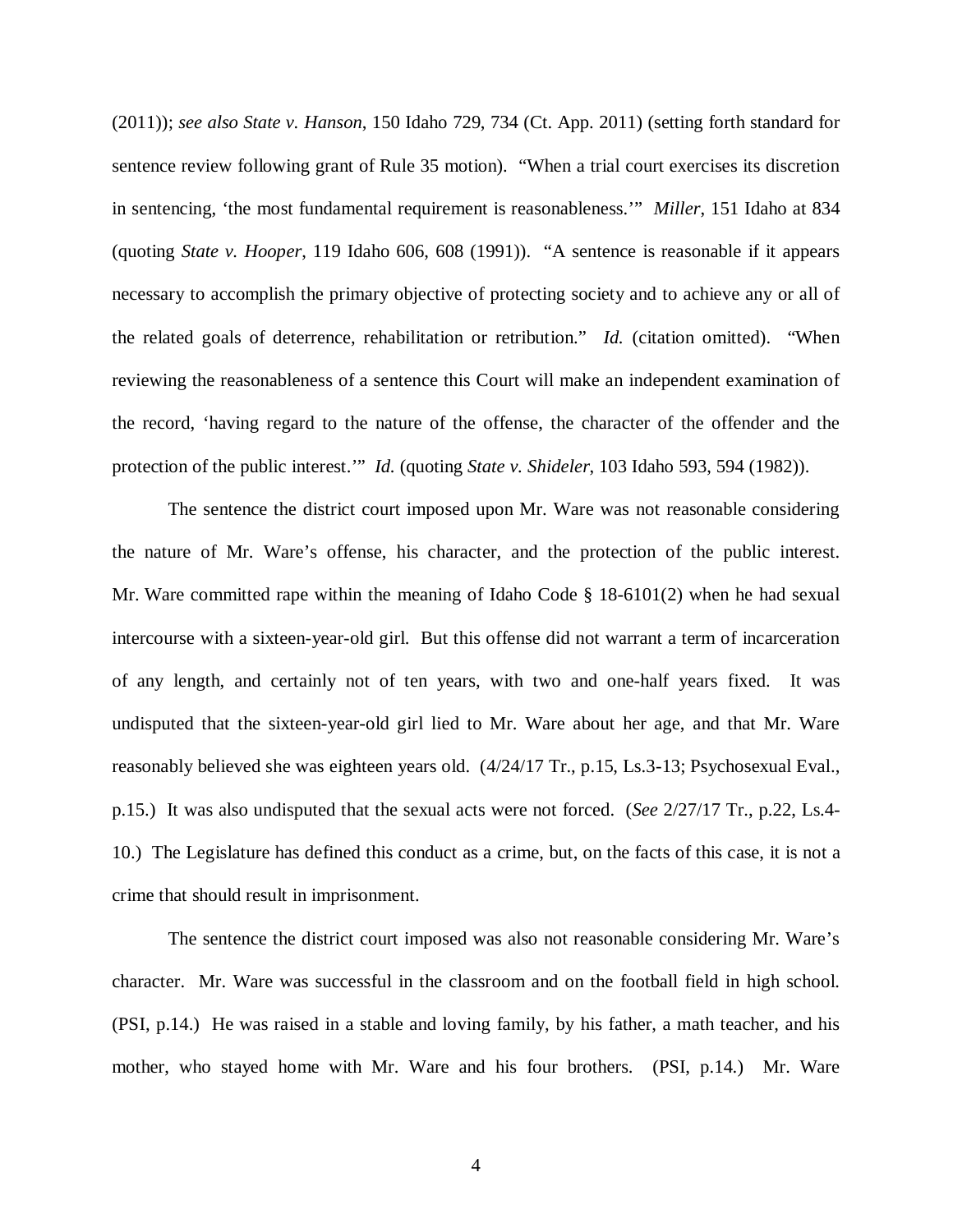voluntarily submitted to a battery of testing in advance of sentencing which revealed he has no mental health or substance abuse issues. (2/27/17 Tr., p.49, Ls.1-6.) As his counsel explained to the district court, Mr. Ware is "a normal young man." (2/27/17 Tr., p.49, Ls.1-6.) He has no violent tendencies and is the opposite of a hardened criminal.  $(2/27/17 \text{ Tr}$ , p.49, Ls.9-11.) It is a loss to Mr. Ware and to the community as a whole that he is currently incarcerated.

Mr. Ware submitted multiple letters to the district court in advance of sentencing attesting to his good character. (R., pp.112-23, 128-34, 139-42.) These letters reflect that Mr. Ware is well-supported and well-loved, and has a great future ahead of him. (*See id.*) Mr. Ware's grandparents told the district court Mr. Ware could live with them in Alaska, where he would have a very good support system and be able to pursue his education. (R., p.113.) Mr. Ware's father told the district court about Mr. Ware's academic and athletics skills, and described his son as "caring, compassionate, and [kind-hearted]." (R., p.114.) Mr. Ware's brothers told the district court about their love for Mr. Ware, and their hope for leniency. (R., pp.118-19, 121, 122.) Mr. Ware's mother described the bright future she hopes her son had in store, and her concerns that this one act might have derailed that future. (R., p.120.) She described Mr. Ware as a person with a "kind soul" who "has the smarts and heart to do good and be a leader." (R., p.120.)

Mr. Ware told the district court at sentencing he wished this had never happened and "would do anything to take this back." (2/27/17 Tr., p.75, Ls.4-5.) He told the presentence investigator he wants to move to Alaska, live with his grandparents, and attend the University of Alaska to pursue a degree in the medical filed. (PSI, p.8.) He explained to the district court, "I want to get an education and move on with my life. I miss my family more than anything."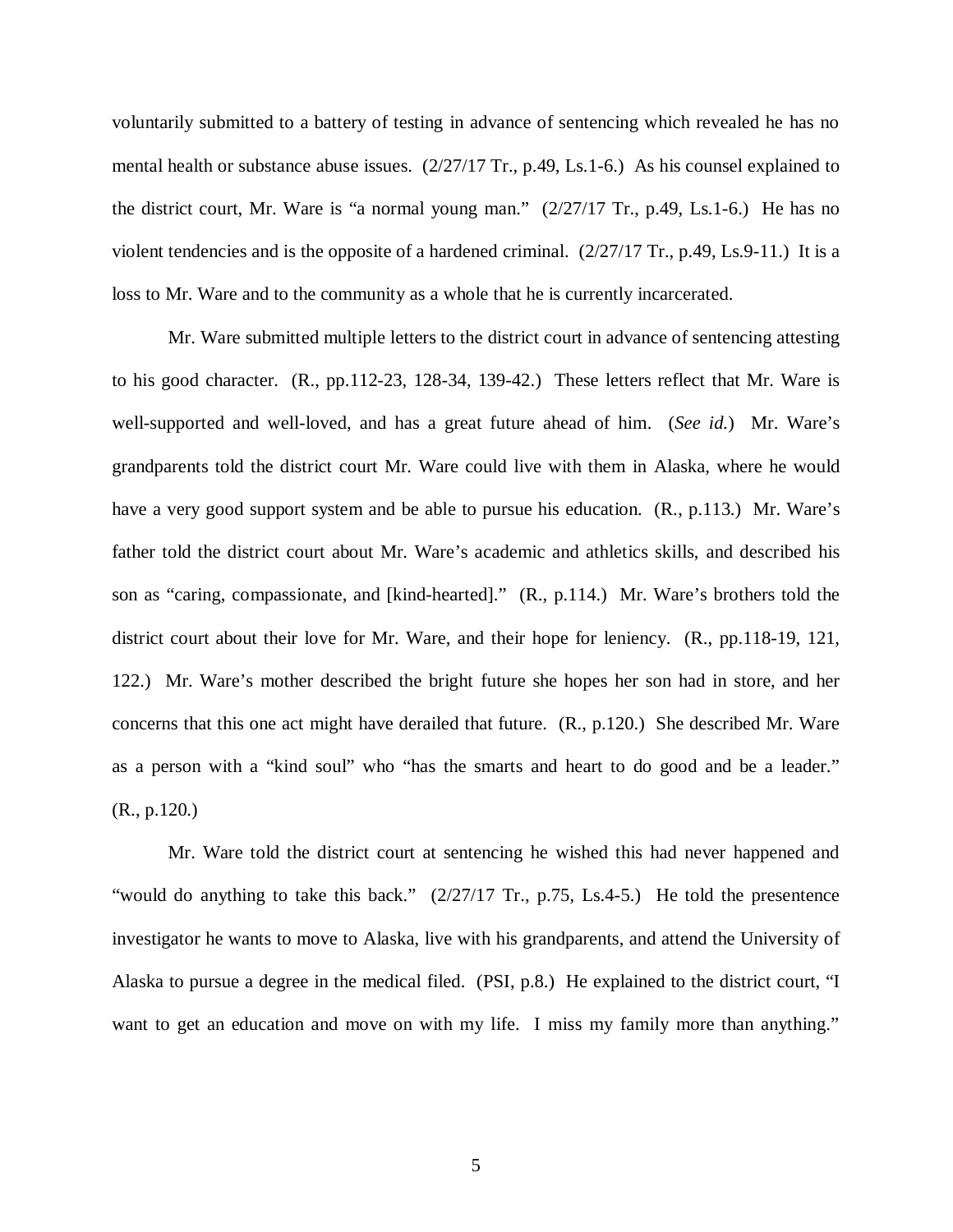(2/27/17 Tr., p.76, Ls.3-6.) There is nothing in Mr. Ware's character that supports the sentence the district court imposed for the offense of statutory rape.

Finally, the sentence the district court imposed was not reasonable considering the protection of the public interest. Though Mr. Ware was assessed as presenting a moderate risk to reoffend, that risk would be lessened with treatment, and the psychosexual evaluator determined Mr. Ware can be treated with community-based cognitive behavioral therapy. (Psychosexual Eval., pp.3, 65-70.) The evaluator concluded "Mr. Ware is capable of refraining from sexual contact with any inappropriate person" and "is capable of continuing to be safe and appropriate in the community when he chooses to do so." (Psychosexual Eval., p.70.) The evaluator recommended "sex offender probation status and community based sex offender treatment." (Psychosexual Eval., p.70.) In light of this recommendation, and all of the presentence materials available to the district court, it is clear Mr. Ware would not have presented a risk to the public if given treatment and placed on supervised probation.

In light of all of the mitigating factors that exist in this case, and notwithstanding the aggravating factors, the district court abused its discretion when it failed to further reduce Mr. Ware's sentence.

#### **CONCLUSION**

Mr. Ware respectfully requests that the Court reduce his sentence as it deems appropriate. Alternatively, he requests that the Court vacate his sentence and remand this case to the district court for a new sentencing hearing.

DATED this 28<sup>th</sup> day of February, 2018.

 $\frac{1}{s}$  /s/ $\frac{1}{s}$ ANDREA W. REYNOLDS Deputy State Appellate Public Defender